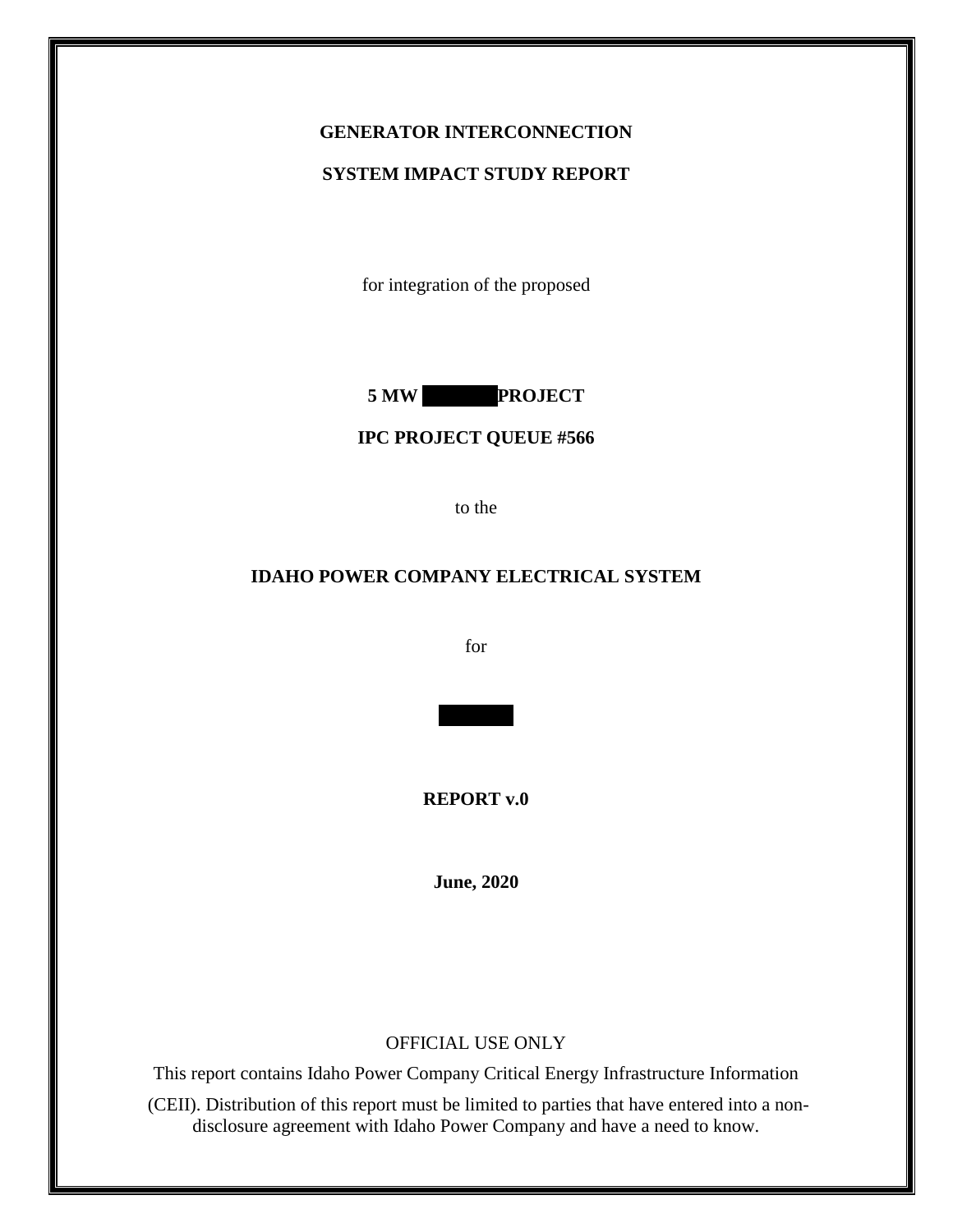# **Revision History**

| Date      | <b>Revision</b> | <b>Initials</b> | <b>Summary of Changes</b>     |
|-----------|-----------------|-----------------|-------------------------------|
| 6/10/2020 |                 | KLH             | SISR GI#566 – Original issue. |

5 MW Project

System Impact Study Report 1

## OFFICIAL USE ONLY

This report contains Idaho Power Company Critical Energy Infrastructure Information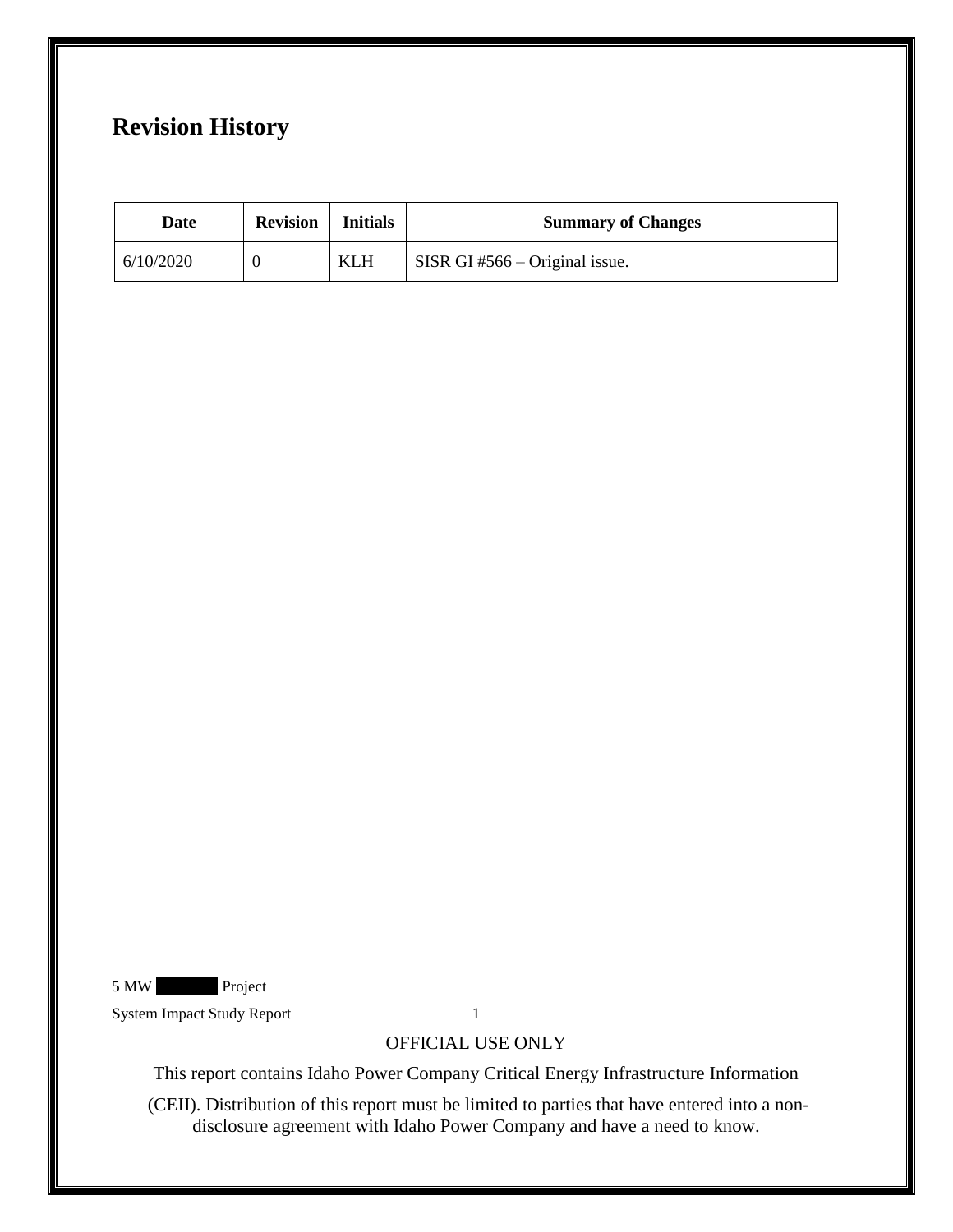# <span id="page-2-0"></span>**Table of Contents**

| 2.0<br>3.0<br>4.0<br>5.0<br>6.0<br>7.0<br>8.0<br>9.0<br>10.0<br>11.0<br>12.0<br>12.0<br>$A-1.0$<br>$A-2.0$<br>$A - 3.0$<br>$A-4.0$ | 1.0 |                                                                                   |  |  |  |
|------------------------------------------------------------------------------------------------------------------------------------|-----|-----------------------------------------------------------------------------------|--|--|--|
|                                                                                                                                    |     |                                                                                   |  |  |  |
|                                                                                                                                    |     |                                                                                   |  |  |  |
|                                                                                                                                    |     |                                                                                   |  |  |  |
|                                                                                                                                    |     |                                                                                   |  |  |  |
|                                                                                                                                    |     |                                                                                   |  |  |  |
|                                                                                                                                    |     |                                                                                   |  |  |  |
|                                                                                                                                    |     |                                                                                   |  |  |  |
|                                                                                                                                    |     |                                                                                   |  |  |  |
|                                                                                                                                    |     |                                                                                   |  |  |  |
|                                                                                                                                    |     |                                                                                   |  |  |  |
|                                                                                                                                    |     |                                                                                   |  |  |  |
|                                                                                                                                    |     |                                                                                   |  |  |  |
|                                                                                                                                    |     |                                                                                   |  |  |  |
|                                                                                                                                    |     |                                                                                   |  |  |  |
|                                                                                                                                    |     |                                                                                   |  |  |  |
|                                                                                                                                    |     |                                                                                   |  |  |  |
|                                                                                                                                    |     |                                                                                   |  |  |  |
|                                                                                                                                    |     | $A - 5.0$<br>WECC Coordinated Off-Nominal Frequency Load Shedding and Restoration |  |  |  |
|                                                                                                                                    |     |                                                                                   |  |  |  |

5 MW Project

System Impact Study Report 2

# OFFICIAL USE ONLY

This report contains Idaho Power Company Critical Energy Infrastructure Information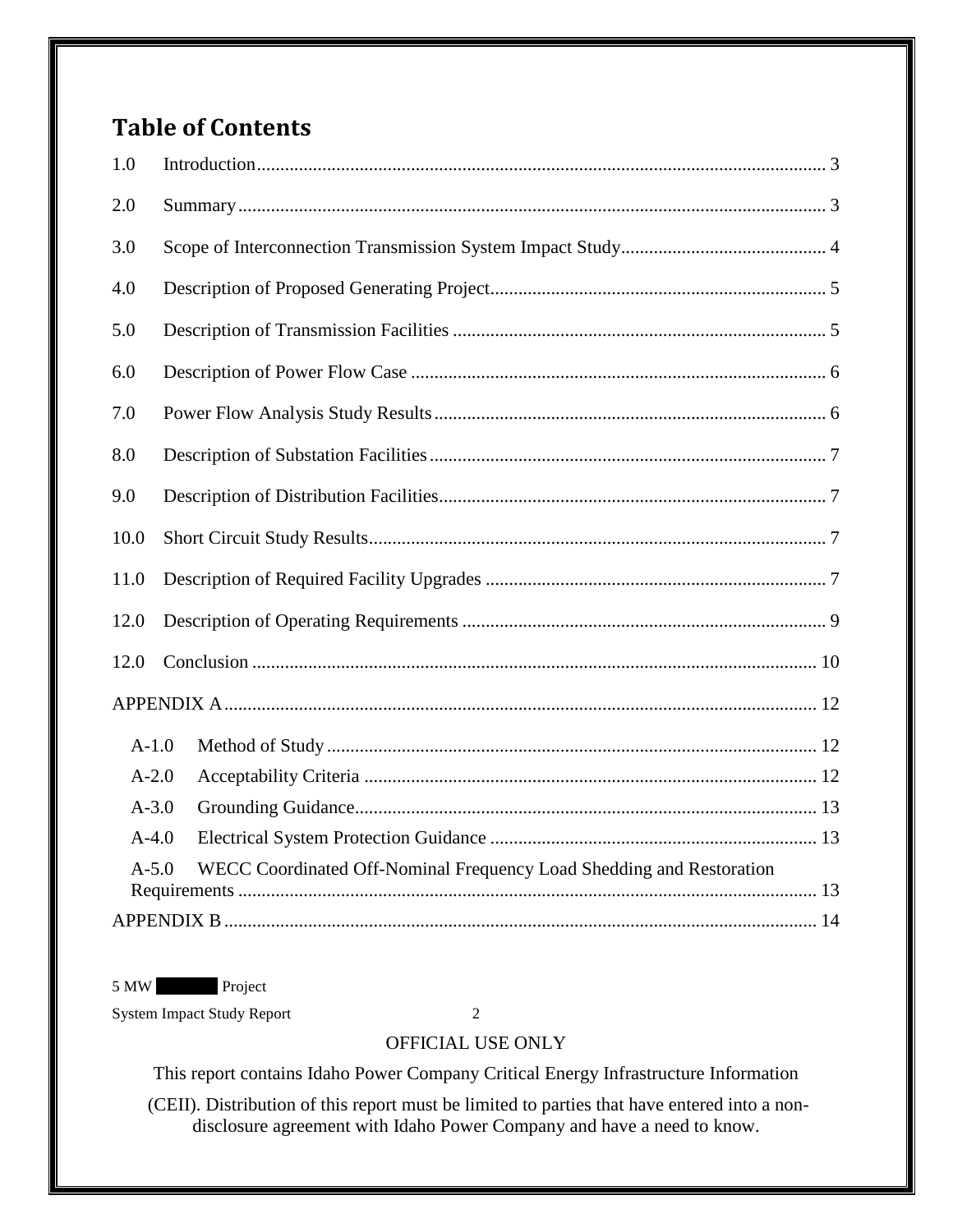| $B-1.0$ |  |
|---------|--|
| $B-2.0$ |  |

#### **1.0 Introduction**

| has contracted with Idaho Power Company (IPC) to perform a Generator                    |      |                              |            |  |  |  |
|-----------------------------------------------------------------------------------------|------|------------------------------|------------|--|--|--|
| Project<br>Interconnection System Impact Study for the integration of the proposed 5 MW |      |                              |            |  |  |  |
| (the Project). The Project is proposed to be in IPC's Western Region near               |      |                              | in Malheur |  |  |  |
| County, Oregon (See Figure 2: Location of Project – GI # 566 in Appendix B). The        |      |                              |            |  |  |  |
| project latitude and longitude are approximately                                        | N, I | W with a proposed Point      |            |  |  |  |
| of Interconnection (POI) of approximately                                               | N.   | W. The Project is Generation |            |  |  |  |
| Interconnect queue number 566 (GI #566).                                                |      |                              |            |  |  |  |

The Project has applied to connect to the Idaho Power distribution system for an injection of 5 MW at a single POI at 12.47 kilovolts  $(kV)$ . The POI evaluated is in the  $\blacksquare$  distribution circuit boundary.

This report documents the basis for, and the results of this system impact study for, the GI #566 Generation Interconnection Customer. The report describes the proposed project, the determination of project interconnection system impact and estimated costs for integration of the Project to the Idaho Power System. This report satisfies the system impact study requirements of the Idaho Power Tariff.

#### <span id="page-3-0"></span>**2.0 Summary**

The system impact of interconnecting the 5 MW \*\*\*\*\*\*\*\*Project to IPC's 12.47 kV \*\*\*\*\*\*\*\* distribution circuit was evaluated. The POI evaluated is approximately located at  $W_{\cdot}$ 

The Project will be required to control voltage in accordance with a voltage schedule as provided by Idaho Power Grid Operations. Therefore, GI #566 will be required to install a plant controller for managing the real and reactive power output of the 5 MW inverter array at the project POI. The project will need to meet the reactive power requirements for the interconnection. The stepup transformers will need to be grounded-wye - grounded-wye or grounded-wye - wye with the grounded-wye connection on the utility side.

Generator interconnection service, either as an Energy Resource or a Network Resource, does not in any way convey any right to deliver electricity to any specific customer or point of delivery.

The total preliminary cost estimate to interconnect the \*\*\*\*\*\*\*\*Project to the \*\*\*\*\*\*\*\* distribution circuit is  $\qquad \qquad$  and includes the following tasks:

5 MW Project

System Impact Study Report 3

# OFFICIAL USE ONLY

This report contains Idaho Power Company Critical Energy Infrastructure Information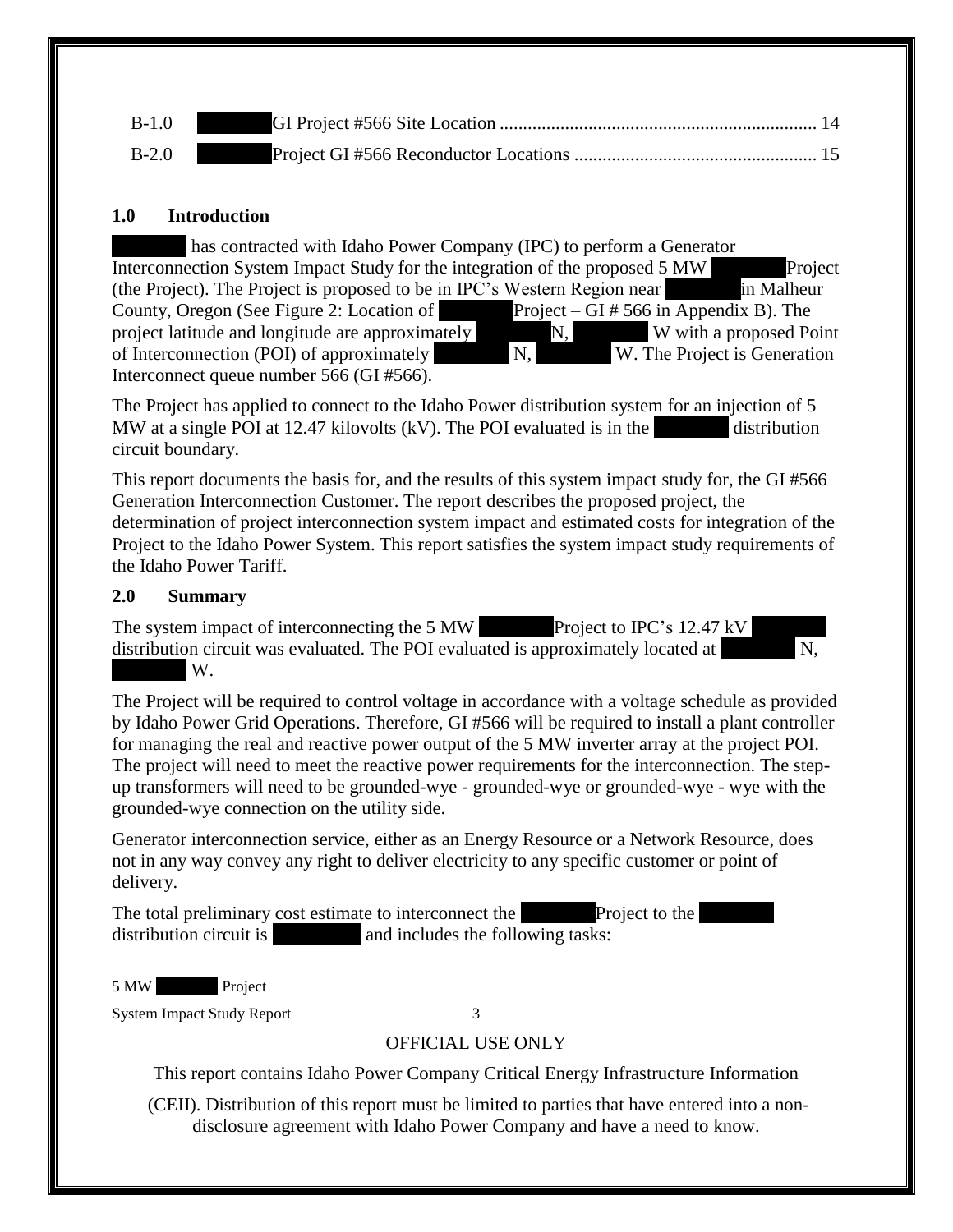- <span id="page-4-1"></span>• Install a four-pole 12.47 kV generation interconnection package at the POI. This includes an SEL-421 protective relay, which requires 3-phase potential transformers (PTs), 3 phase current transformers (CTs), SCADA and remote connectivity.
- Install a single-phase PT and wiring for dead-line check on  $R70$ .
- Change Protection Settings on  $R70$ .
- Upgrade line switches  $X8$  and  $X83$  from 300 amp to 600 amp.
- Rebuild approximately 1950' of single phase #4 ACSR distribution circuit to three phase 336 AAC.
- Rebuild approximately 5430' of three phase 2/0 ACSR distribution circuit to three phase 336 AAC.
- Relocate **\*\*\*** RG60.

The cost estimate includes direct equipment and installation labor costs, indirect labor costs and general overheads. The estimate includes estimated overheads and a 20% contingency allowance. These are cost estimates only and final charges to the customer will be based on the actual construction costs incurred. It should be noted that the preliminary cost estimate of  $\$\$  does not include the cost of the customer's owned equipment to construct the solar generation site or required communication circuits.

# <span id="page-4-0"></span>**3.0 Scope of Interconnection Transmission System Impact Study**

The Interconnection Transmission System Impact Study was completed, in accordance with Idaho Power Company Standard Generator Interconnection Procedures, to provide an evaluation of the system impacts of the interconnection of the proposed generating project to the Idaho Power system. As listed in the Interconnection Transmission System Impact Study agreement, the Interconnection Transmission System Impact Study report provides the following information:

- identification of additional transformer load tap changer operations, voltage fluctuations (flicker) and additional feeder losses.
- identification of required reactive power support.
- identification of islanding conditions.
- identification of any circuit breaker short circuit capability limits exceeded as a result of the interconnection.
- identification of any thermal overload or voltage limit violations resulting from the interconnection.
- identification of any angular instability.
- description and non-binding estimated cost of facilities required to interconnect the Small Generating Facility to the IPC System and to address the identified short circuit and power flow issues.

5 MW Project

System Impact Study Report 4

# OFFICIAL USE ONLY

This report contains Idaho Power Company Critical Energy Infrastructure Information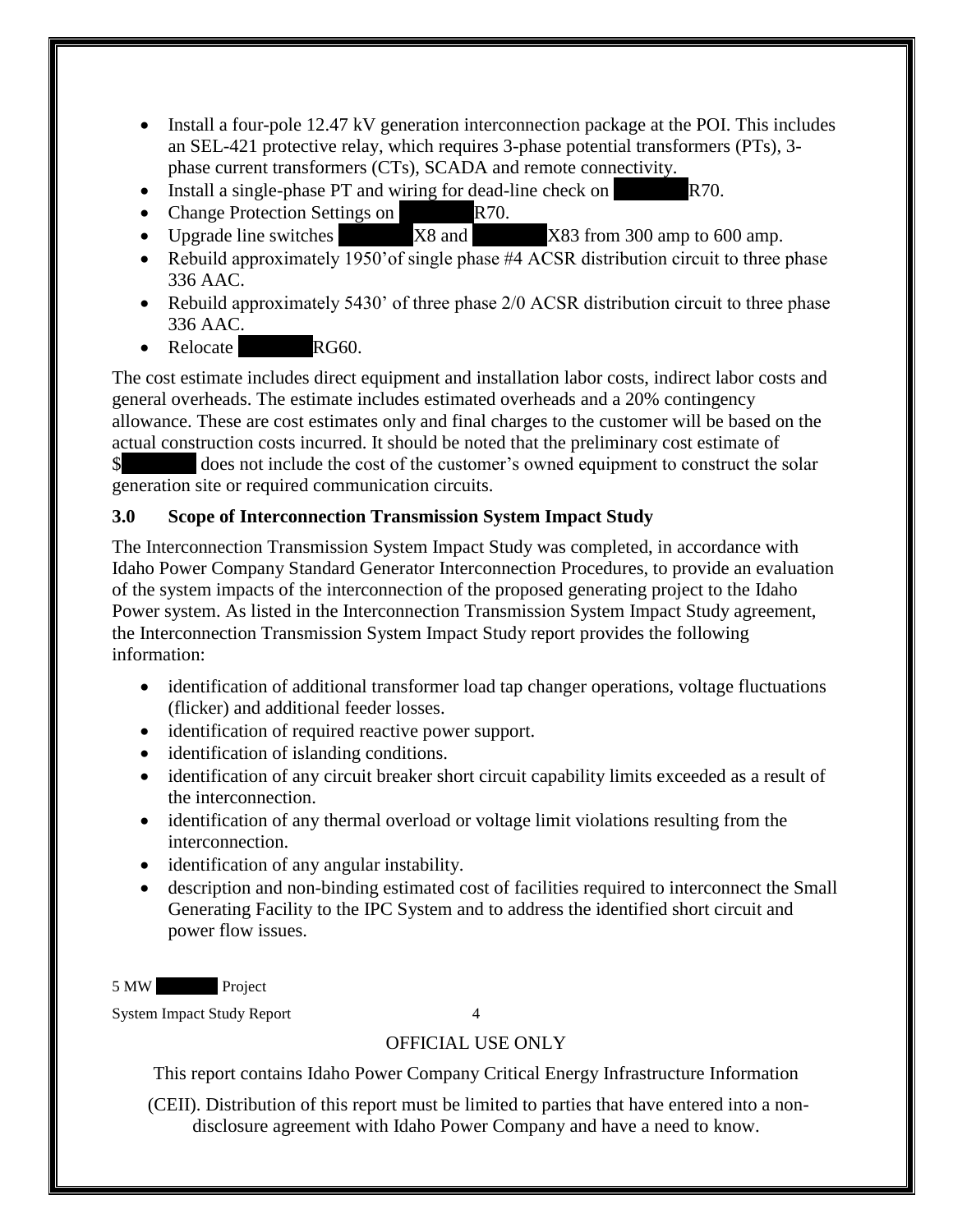All other proposed generation projects prior to this project in the Generator Interconnect queue were considered in this study. A current list of these projects can be found in the Generation Interconnection folder located on the Idaho Power web site at the link shown below:

**<http://www.oatioasis.com/ipco/index.html>**.

## **4.0 Description of Proposed Generating Project**

The proposed \*\*\*\*\*\*\*\*Project, GI #566, consists of a 5 MW photovoltaic solar plant which requested to be connected to Idaho Power's 12.47 kV distribution circuit. The project will need to install a plant controller for managing the real and reactive power output. The supplied single line drawing shows the project using 46 Sungrow SG125-HV inverters. There are two inverter stations. Each station is connected via a 2800 kVA grounded-wye grounded-wye transformer. Each inverter station consists of 23 inverters totaling 2875 kVA.

## <span id="page-5-0"></span>**5.0 Description of Transmission Facilities**

The Project's impact on the Idaho-Northwest transmission path (WECC Path #14) and Brownlee East transmission path (WECC Path #55) were evaluated in this Generation System Impact Study. The Idaho-Northwest transmission path was studied at both its West-to-East \*\*\*\*\*\*\*\*\*\*\*\*\*and East-to-West rated transfer capabilities. The Brownlee East transmission path was studied at its

rated West-to-East transfer capability.

The Idaho-Northwest transmission path (WECC Path #14) is defined as the sum of the flows on the following five lines:

- Oxbow-Lolo 230kV
- Hells Canyon-Hurricane 230kV
- North Powder-La Grande 230kV
- Hines-Harney 115kV
- Hemingway-Summer Lake 500kV

The Brownlee East transmission path (WECC Path #55) is defined as the sum of the flows on the following seven lines:

- Brownlee-Boise Bench #1 230kV
- Brownlee-Boise Bench #2 230kV
- Brownlee-Boise Bench #3 230kV
- Brownlee-Horse Flat #4 230kV
- Brownlee-Ontario 230kV
- Oxbow-Starkey 138kV
- Quartz-Ontario 138kV

For this generation interconnection System Impact Study, the flow on the Path 14 Idaho-Northwest transmission path was modeled at \*\*\*\*\*\*\*\*West-to-East and the Brownlee East transmission path

5 MW Project

System Impact Study Report 5

# OFFICIAL USE ONLY

This report contains Idaho Power Company Critical Energy Infrastructure Information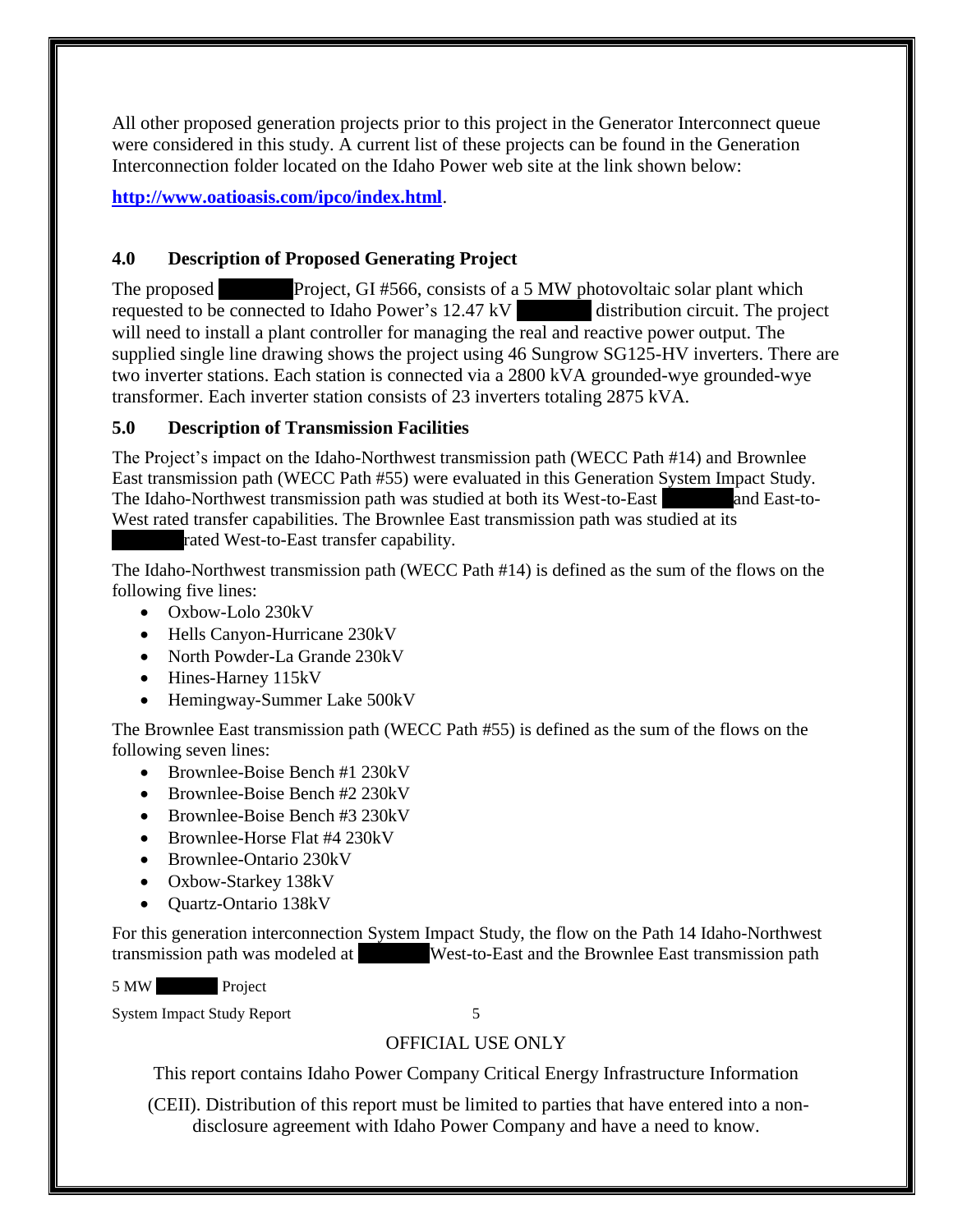<span id="page-6-2"></span>was modeled at \*\*\*\*\*\*\*\*West-to-East. The paths were stressed to these specific levels to determine if the addition of the Project's 5 MW degraded the existing Brownlee East path's transfer capability.

And, a Path 14 Idaho-Northwest study was performed to determine the Project's 5 MW potential impact on Path 14 Idaho-Northwest West-to-East rating of 1200 MW.

## <span id="page-6-0"></span>**6.0 Description of Power Flow Case**

For this Generation Interconnection System Impact Study, three power flow were used to evaluate the potential impacts due to the  $5 \text{ MW}$  Project, GI #566.

For the Path 14 Idaho-Northwest West-to-East \*\*\*\*\*\*\*\*transfer path rating impact study due to the addition of the Project, the WECC 2019 Heavy Summer case was chosen as the power flow base case. These cases were modified to stress the Idaho-Northwest transmission path West-to-East flows to \*\*\*\*\*\*\*\*simultaneous with the Brownlee East transmission path modeled at to determine the potential impact due to the addition of the 5 MW Project.

## <span id="page-6-1"></span>**7.0 Power Flow Analysis Study Results**

Results from the Path 14 Idaho-Northwest West-to-East \*\*\*\*\*\*\*\*transfer path rating impact study case indicate the addition of the GI #566 project will not result in violations. These results are contingent on a senior queue project performing the assigned upgrades during the system impact study.

In case the senior queue project was to be dropped out of the queue, the addition of would result in violations to the system that need to be mitigated.

- 1. The N-1 loss of Ontario Langley 230kV line
	- a. This contingency results in a post-transient overload violating the emergency rating of the Nyssa – Apple Valley Junction 69kV line, which requires network upgrades.
- 2. The N-2 loss of Boise Bench Brownlee  $\#1 \& \#2 230$  kV lines
	- a. This contingency results in a post-transient overload violating the emergency rating of the Nyssa – Apple Valley Junction 69kV line, which requires network upgrades.
	- b. This contingency results in a post-transient overload violating the emergency rating of the Langley – Caldwell 230 kV line, which requires network upgrades.
- 3. The N-2 loss of Boise Bench Brownlee #3 and Boise Bench Horse Flat 230kV lines
	- a. This contingency results in a post-transient overload violating the emergency rating of the Nyssa – Apple Valley Junction 69kV line, which requires network upgrades.

5 MW Project

System Impact Study Report 6

# OFFICIAL USE ONLY

This report contains Idaho Power Company Critical Energy Infrastructure Information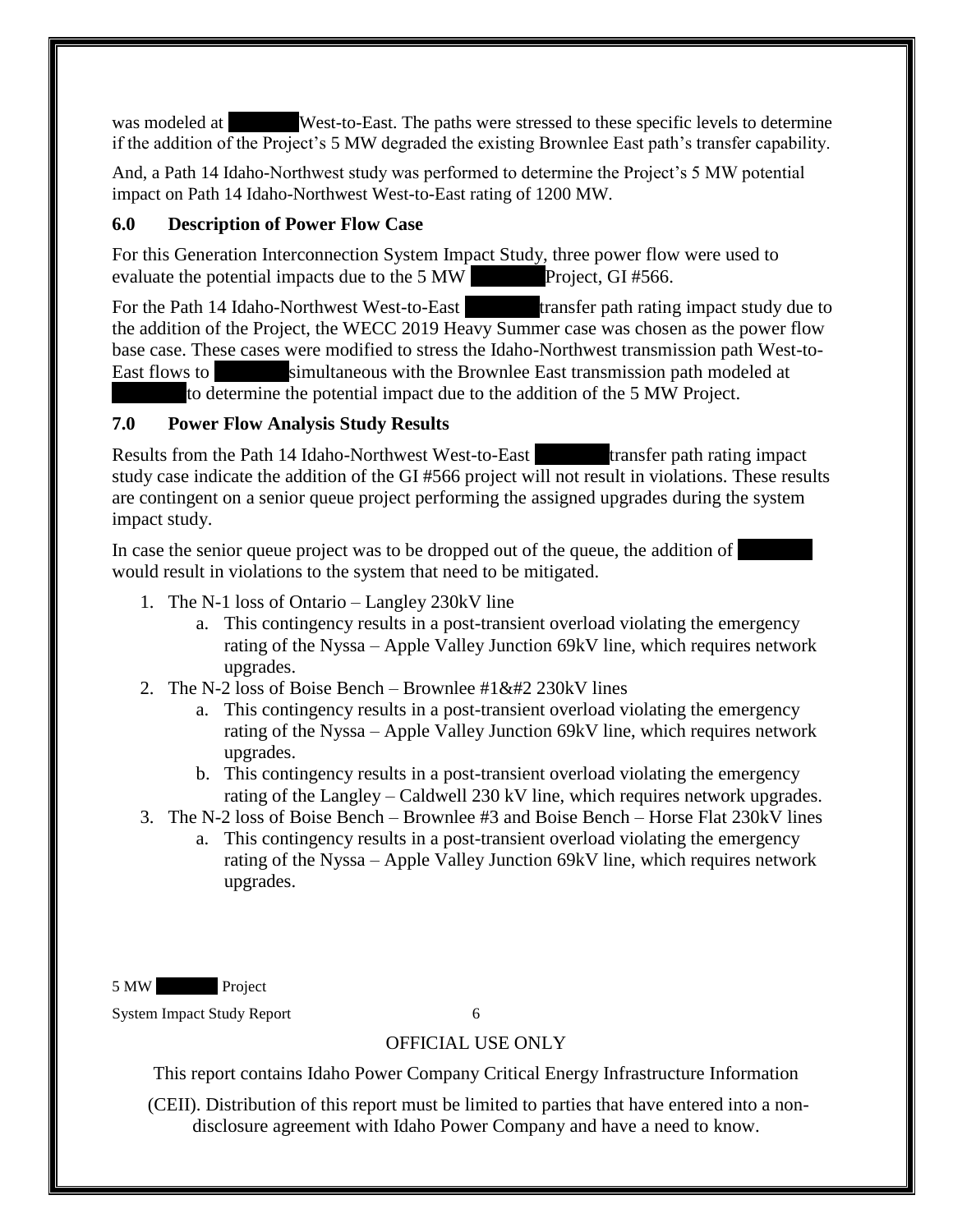## **8.0 Description of Substation Facilities**

Idaho Power's \*\*\*\*\*\*\*\* substation is in \*\*\*\*\*\*\*\*, \*\*\*\*\*\*\*\*. The existing substation transformer feeding \*\*\*\*\*\*\*\*, \*\*\*\*\*\*\*\* T134, is a three phase 138-13.09/7.56 kV transformer rated for 30 MVA.

# **9.0 Description of Distribution Facilities**

The requested POI for the Project is on the **the set of distribution circuit.** This is a grounded-wye circuit operating at 12.47 kV at the POI. The Project must have a grounded-wye transformer connection on the IPC side, as well as a wye or grounded wye connection on the Project side of the transformer. Modifications to the distribution facilities will be required to integrate the project output of 5 MW. Under daytime light load conditions with both  $\qquad \qquad$  and Solar operating, facility capacity ratings will be exceeded. These include the 2/0 ACSR conductor along and two switches. In addition, a voltage regulator will require relocating to compensate for high voltages. The conductor along  $\sim$  will need to be upgraded to 336 AAC conductor, the two switches upgraded to 600 amp and the voltage regulator relocated. Additionally, the line from the POI to the \*\*\*\*\* Solar POI will need to be upgraded from a single phase #4 ACSR conductor to three phase 336 AAC conductor. The locations of the conductor upgrades can be seen in Figure 3: Location of **Project** Conductor Upgrades– GI # 566 in Appendix B.

Refer to Appendix A, Section 3, for additional grounding requirements.

# <span id="page-7-0"></span>**10.0 Short Circuit Study Results**

The fault current contribution from the PV generators does not exceed any circuit breaker rating.

However, under light loading conditions the currents being supplied by the PV generators will exceed the protection level pickup setting of \*\*\*\*\*\*\*\*R70. This will require the settings to be change and a re-coordination of the protection scheme from the  $\frac{1}{x}$  circuit breaker along the circuit path to the PV site.

# <span id="page-7-1"></span>**11.0 Description of Required Facility Upgrades**

The Project will be required to provide a plant controller that will operate the inverter system in Volt/VAr control mode. This is to regulate voltage according to a voltage schedule that will be provided by Idaho Power.

The following upgrades will be required to IPC-owned facilities to facilitate the interconnection of GI #566:

- Install a four-pole 12.47 kV generation interconnection package at the POI. This includes an SEL-421 protective relay, which requires 3-phase potential transformers (PTs), 3 phase current transformers (CTs), SCADA and remote connectivity.
- Install a single-phase PT and wiring for dead-line check on  $R70$ .

5 MW Project

System Impact Study Report 7

# OFFICIAL USE ONLY

This report contains Idaho Power Company Critical Energy Infrastructure Information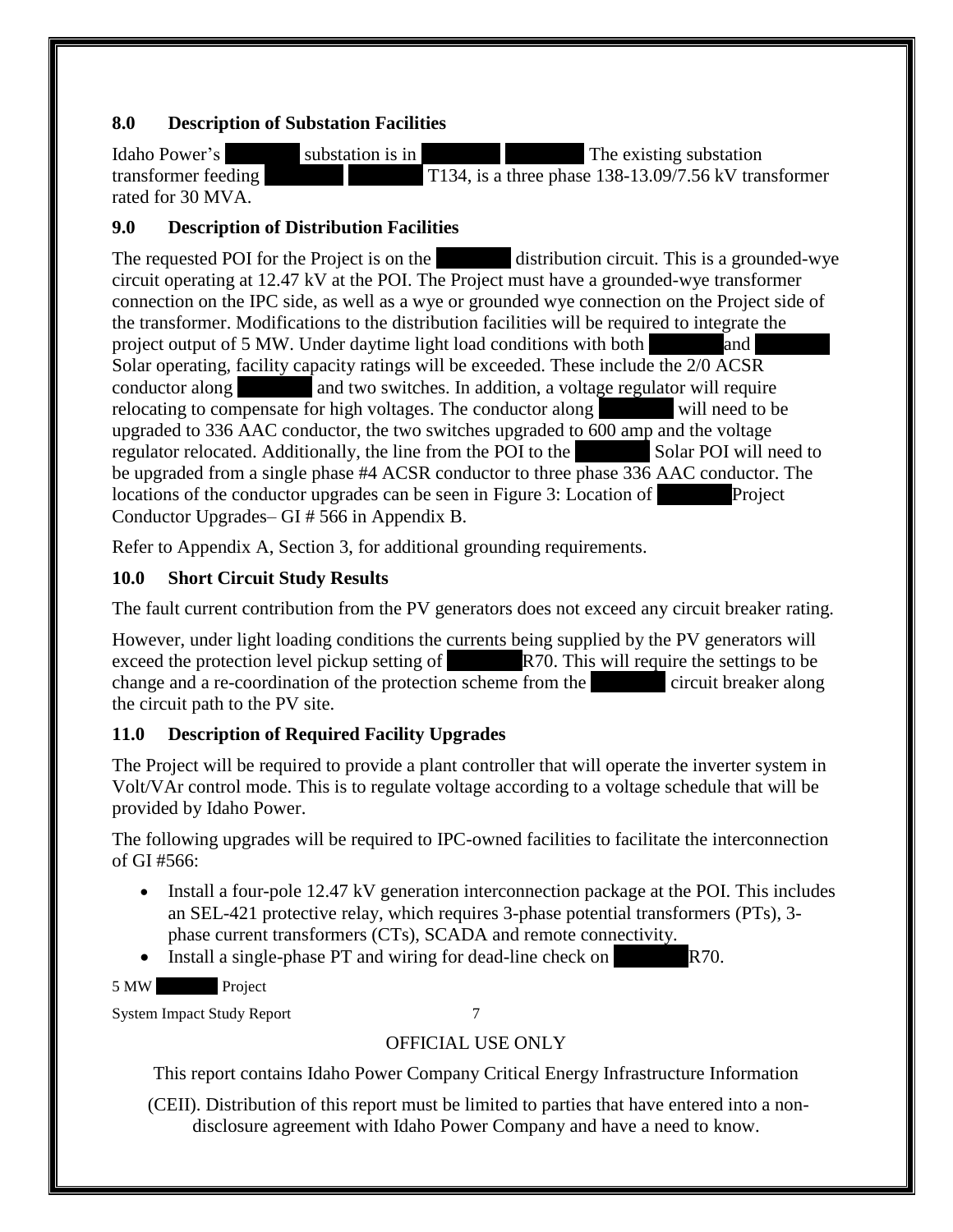- Change Protection Settings on  $R70$  and re-coordinate upstream and downstream system fault protection devices.
- Upgrade line switches  $X8$  and  $X83$  from 300 amp to 600 amp.
- Rebuild approximately  $\frac{1950}{\text{ of}}$  single phase #4 ACSR distribution circuit to three phase 336 AAC.
- Rebuild approximately 5430' of three phase 2/0 ACSR distribution circuit to three phase 336 AAC.
- Relocate **\*\*\*\*** RG60.

See the conceptual-level cost estimate in Table 1.

5 MW Project

System Impact Study Report 8

OFFICIAL USE ONLY

This report contains Idaho Power Company Critical Energy Infrastructure Information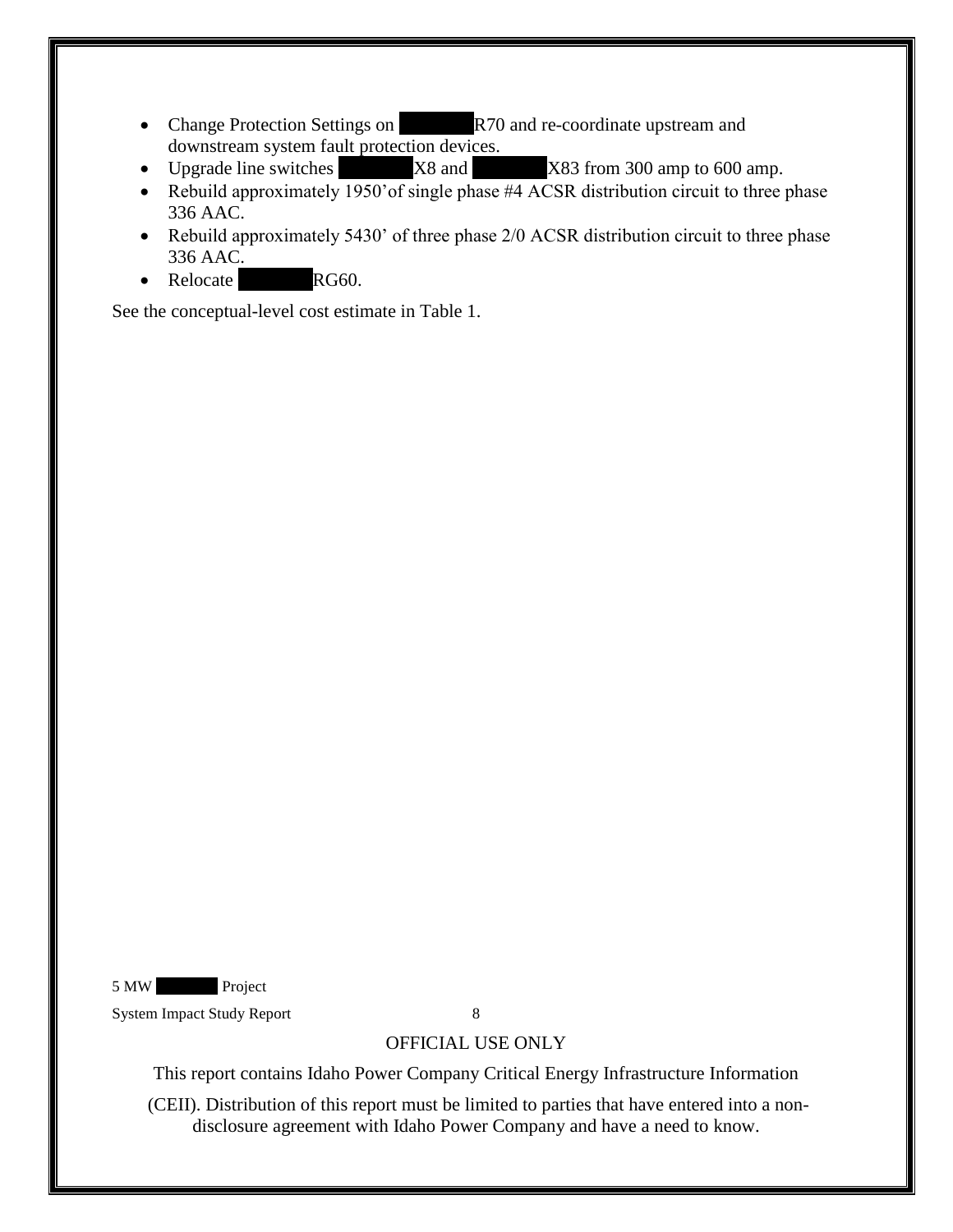## Table 1 Conceptual-level Cost Estimate for GI #546

| <b>Item of Work</b>                                      | <b>Estimate</b> |
|----------------------------------------------------------|-----------------|
| Generation interconnection and protection package        |                 |
| Substation upgrades                                      |                 |
| Distribution upgrades                                    |                 |
| Transmission upgrades                                    |                 |
| Unloaded costs                                           |                 |
| Contingency $20\%$ (1)                                   |                 |
| Total unloaded costs                                     |                 |
| Overheads $(2)$                                          |                 |
| Total loaded costs                                       |                 |
| Total Conceptual-level Cost Estimate in 2020 dollars (3) |                 |

(1) Contingency is added to cover the unforeseen costs in the estimate. These costs can include unidentified design components, material cost increases, labor estimate shortfalls, etc.

(2) Overhead costs cover the indirect costs associated with the Project.

- (3) This cost estimate includes direct equipment, material, labor, and overheads as shown.
	- Note that these estimates do not include the cost of the customer's equipment/facilities or required communication circuits for SCADA, and metering.
	- Note that the overhead rates are subject to change during the year.
	- These are estimated costs only and final charges to the customer will be based on the actual construction costs incurred.

These are non-binding conceptual level cost estimates that will be further refined upon the request and completion of Transmission and Distribution Facility Studies.

#### <span id="page-9-0"></span>**12.0 Description of Operating Requirements**

The Project shall be capable of injecting reactive power (over-excited) and absorbing reactive power (under-excited) equal to 2.2 MVAR at all active power output between 20% and 100% of nameplate active power rating as stated by IEEE 1547-2018.

5 MW Project

System Impact Study Report 9

## OFFICIAL USE ONLY

This report contains Idaho Power Company Critical Energy Infrastructure Information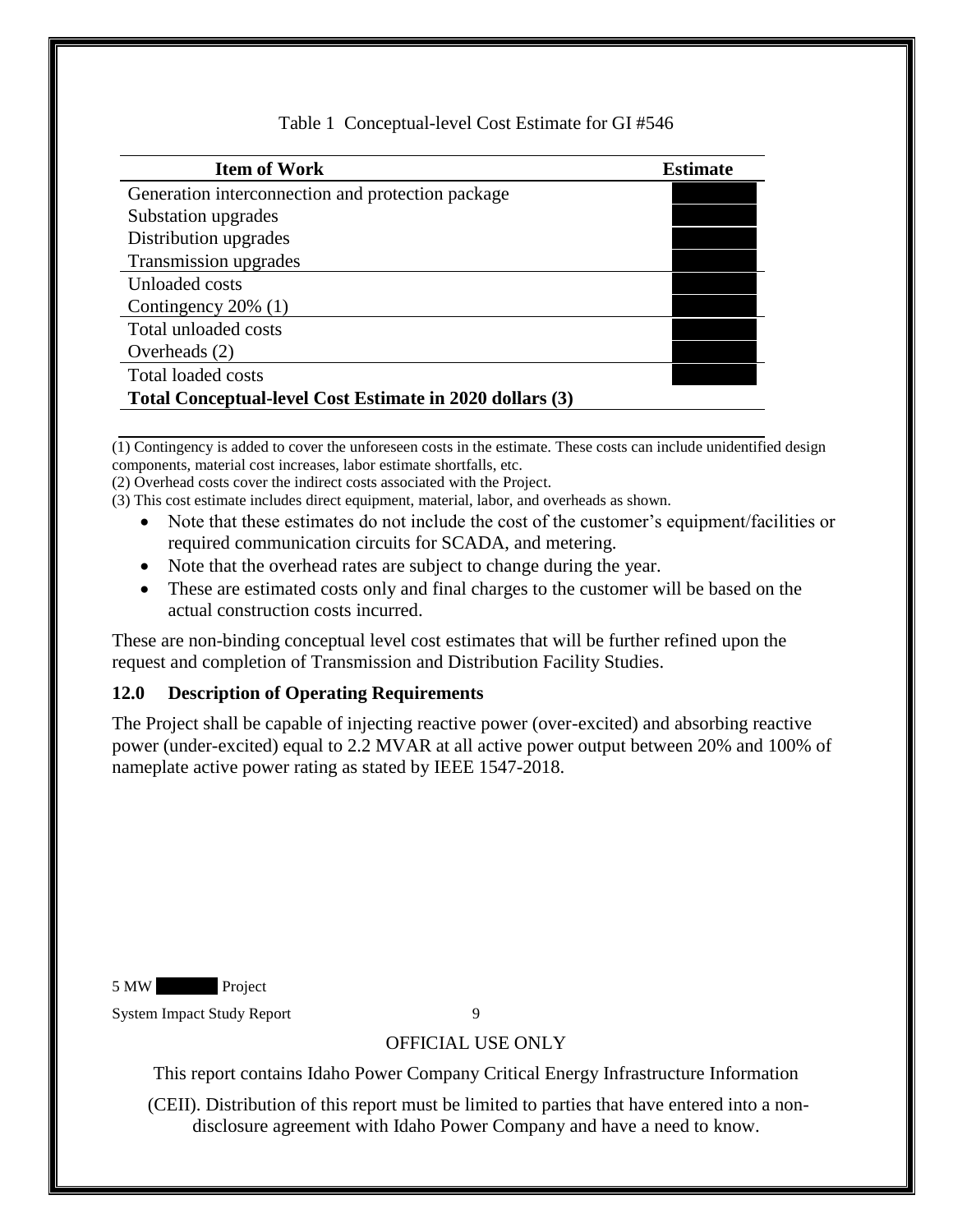

Figure 1 Operating requirements (IEEE 1547-2018)

The Project will be required to control voltage in accordance with a voltage schedule as provided by Idaho Power Grid Operations. Therefore, GI #566 will be required to install a plant controller for managing the real and reactive power output of the 5 MW inverter array at the project POI. The latest dynamic files for the inverter shall be submitted to Idaho Power one month prior to commissioning.

Voltage flicker at startup and during operation will be limited to less than 5% as measured at the POI. The allowable voltage flicker limit is further reduced during operation due to multiple voltage fluctuations per hour or minute, per Idaho Power's T&D Advisory Information Manual.

The Project is required to comply with the applicable voltage fluctuation limits found in IEEE Standard 1453-2004 *IEEE Recommended Practice for Measurement and Limits of Voltage Fluctuations and Associated Light Flicker on AC Power Systems.* 

The project is required to comply with the applicable Voltage and Current Distortion Limits found in IEEE Standard 519-2014 *IEEE Recommended Practices and Requirements for Harmonic Control in Electrical Power Systems*.

## <span id="page-10-0"></span>**12.0 Conclusion**

The requested interconnection of the \*\*\*\*\*\*\*\*project, GI #566, to Idaho Power's system was studied for impact to the IPC electrical transmission and distribution system.

The results of this study list the modifications required to interconnect the **project**, GI #566, to the existing Idaho Power system.

5 MW Project

System Impact Study Report 10

## OFFICIAL USE ONLY

This report contains Idaho Power Company Critical Energy Infrastructure Information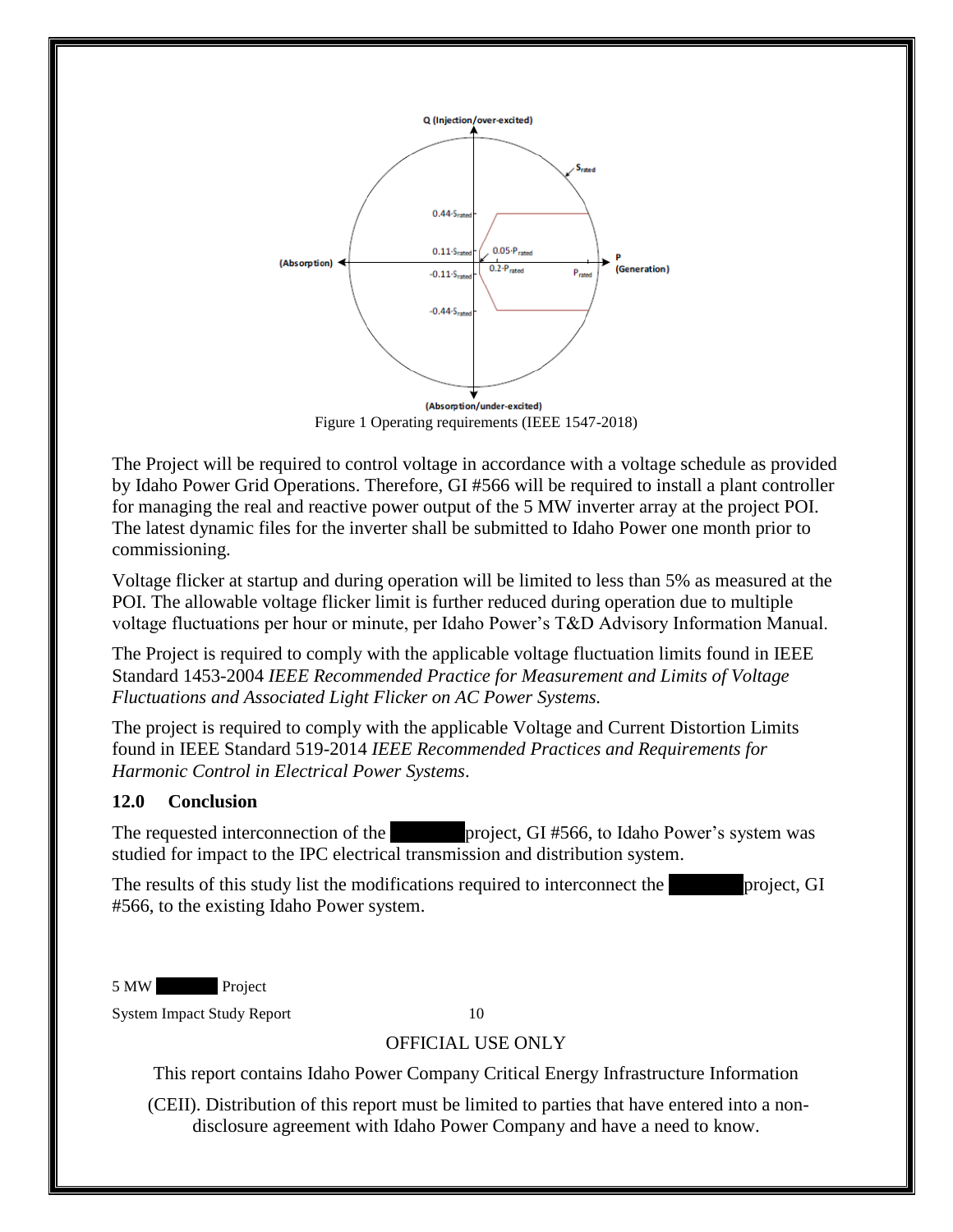All generation projects in the area ahead of the Project in the IPC generation interconnection queue and their associated transmission system improvements were modeled in a preliminary power flow analysis to evaluate the system impact of interconnecting GI #566. The results and conclusions of this System Impact Study are based on the realization of these projects in the unique queue/project order.

The estimated cost to interconnect GI  $#566$  to the IPC system at the  $12.47$  kV point of interconnection considered in this study is approximately  $$$ 

Generator interconnection service, either as an Energy Resource or a Network Resource, does not in any way convey any right to deliver electricity to any specific customer or point of delivery.

5 MW Project

System Impact Study Report 11

#### OFFICIAL USE ONLY

This report contains Idaho Power Company Critical Energy Infrastructure Information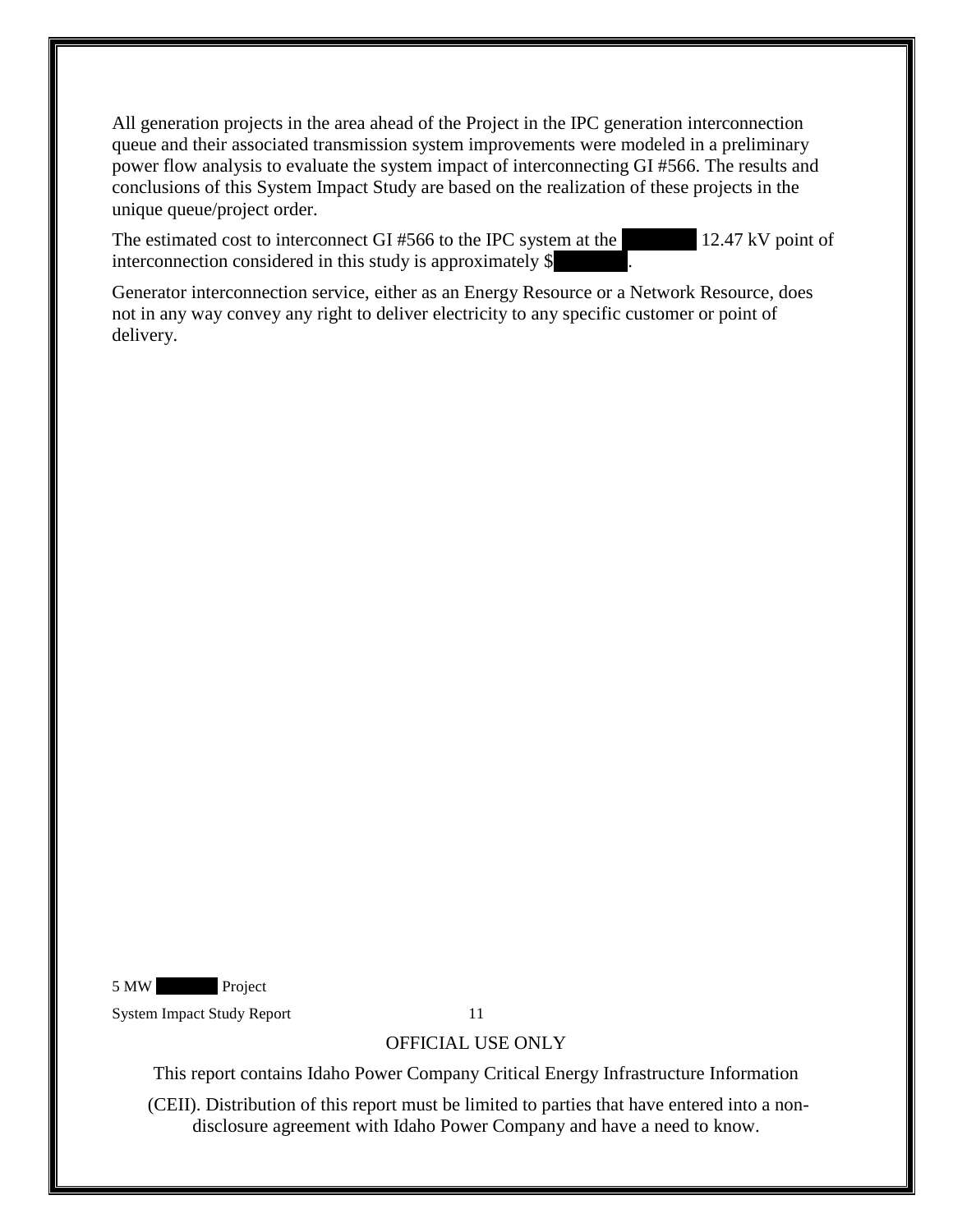#### **APPENDIX A**

#### <span id="page-12-1"></span><span id="page-12-0"></span>**A-1.0 Method of Study**

The Transmission System Impact Study plan inserts the Project up to the maximum requested injection into the selected Western Electricity Coordinating Council (WECC) power flow case and then, using Power World Simulator or GE's Positive Sequence Load Flow (PSLF) analysis tool, examines the impacts of the new resource on Idaho Power's transmission system (lines, transformers, etc.) within the study area under various operating and outage scenarios. The WECC and Idaho Power reliability criteria and Idaho Power operating procedures were used to determine the acceptability of the configurations considered. The WECC case is a recent case modified to simulate stressed but reasonable pre-contingency energy transfers utilizing the IPC system. For distribution feeder analysis, Idaho Power utilizes DNV·GL's Synergi Electric software and EPRI's OpenDSS software.

## <span id="page-12-2"></span>**A-2.0 Acceptability Criteria**

The following acceptability criteria were used in the power flow analysis to determine under which system configuration modifications may be required:

The continuous rating of equipment is assumed to be the normal thermal rating of the equipment. This rating will be as determined by the manufacturer of the equipment or as determined by Idaho Power. Less than or equal to 100% of continuous rating is acceptable.

Idaho Power's Voltage Operating Guidelines were used to determine voltage requirements on the system. It states, in part, that distribution voltages, under normal operating conditions, are to be maintained within plus or minus 5% (0.05 per unit) of nominal at each meter or POI on the feeder. Therefore, voltages greater than or equal to 0.95 pu voltage and less than or equal to 1.05 pu voltage are acceptable.

Voltage flicker during the starting or stopping of the generator will be limited to less than 5% as measured at the POI. Allowable voltage flicker limit is further reduced during operation due to multiple voltage fluctuations per hour or minute, per Idaho Power's T&D Advisory Information Manual.

Idaho Power's Reliability Criteria for System Planning was used to determine proper transmission system operation.

All customer generation must meet IEEE 519, IEEE1453, IEEE1547, and ANSI C84.1 Standards.

All other applicable national and Idaho Power standards and prudent utility practices were used to determine the acceptability of the configurations considered.

The stable operation of the system requires an adequate supply of volt-amperes reactive (VARs) to maintain a stable voltage profile under both steady-state and dynamic system

# OFFICIAL USE ONLY

DO NOT DUPLICATE, DISTRIBUTE, PUBLISH OR SHARE

This report contains Idaho Power Company Critical Energy Infrastructure Information (CEII).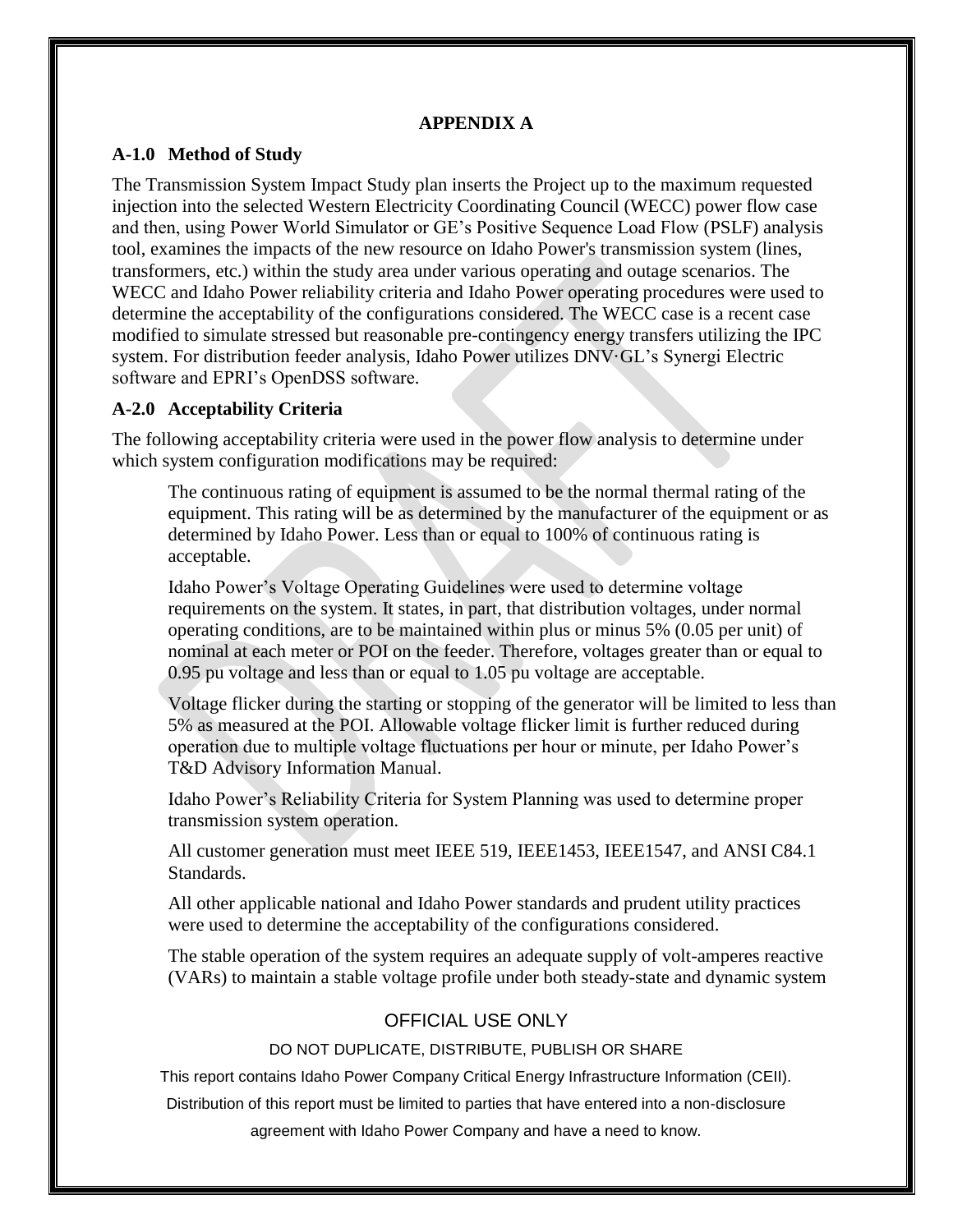conditions. An inadequate supply of VARs will result in voltage decay or even collapse under the worst conditions.

Equipment/line/path ratings used will be those that are in use at the time of the study or that are represented by IPC upgrade projects that are either currently under construction or whose budgets have been approved for construction in the near future. All other potential future ratings are outside the scope of this study. Future transmission changes may, however, affect current facility ratings used in the study.

# <span id="page-13-0"></span>**A-3.0 Grounding Guidance**

IPC requires interconnected transformers on the distribution system to limit their ground fault current to 20 amps at the Point of Interconnection.

## <span id="page-13-1"></span>**A-4.0 Electrical System Protection Guidance**

IPC requires electrical system protection per Requirements for Generation Interconnections currently found on the Idaho Power Web site,

<https://docs.idahopower.com/pdfs/BusinessToBusiness/FacConnReq.pdf>

#### <span id="page-13-2"></span>**A-5.0 WECC Coordinated Off-Nominal Frequency Load Shedding and Restoration Requirements**

IPC requires frequency operational limits to adhere to WECC Under-frequency and Overfrequency Limits per the WECC Coordinated Off-Nominal Frequency Load Shedding and Restoration Requirements available upon request.

5 MW Project

System Impact Study Report 13

# OFFICIAL USE ONLY

This report contains Idaho Power Company Critical Energy Infrastructure Information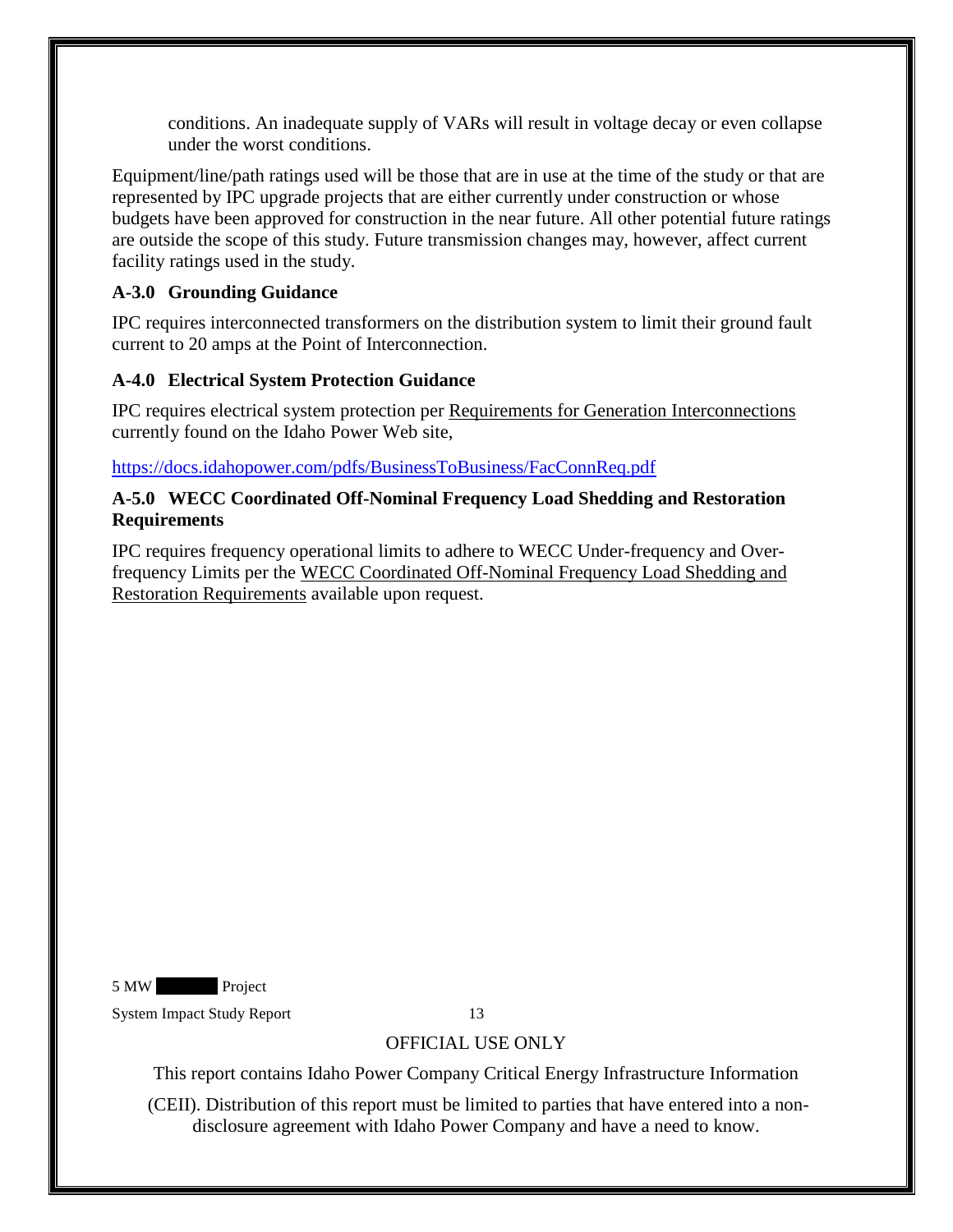<span id="page-14-1"></span><span id="page-14-0"></span>